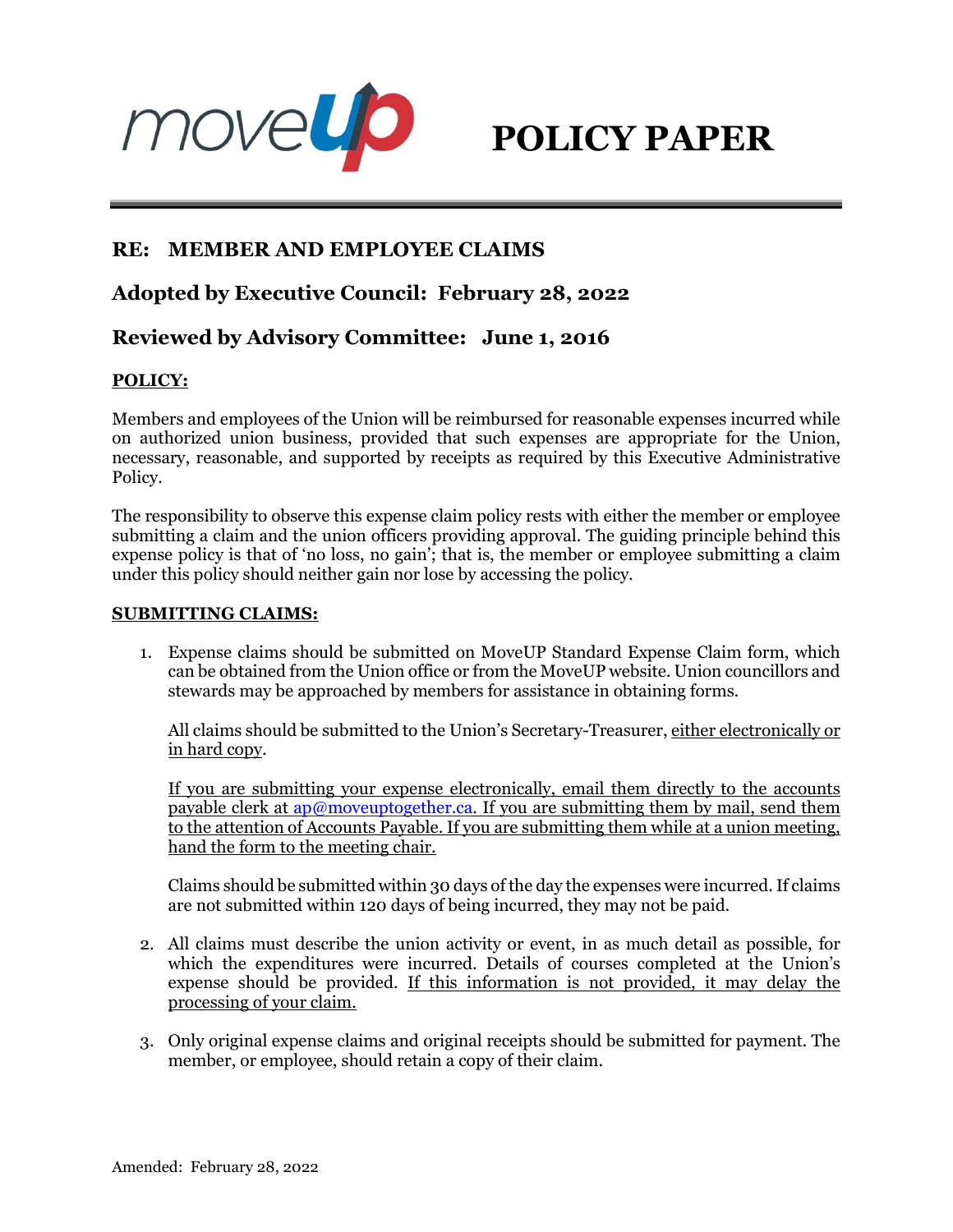# **APPROVAL OF CLAIMS:**

Nothing contained in this policy supercedes the MoveUP Constitution or By-Laws.

- 1. Claims should be supported with original receipts. Claims without receipts may be denied.
- 2. Claims will be approved for payment by the Secretary-Treasurer. Vice-Presidents act on behalf of the Secretary-Treasurer in their absence. The President will approve the Secretary-Treasurer's expenses.
- 3. Union officers shall not approve their own expense claims.
- 4. Prior to members and employees incurring travel or other personal expenses on behalf of the union in excess of \$100, a union Table Officer must approve in writing the expenses to be incurred. If prior approval is not given, the expenses may not be reimbursed. If required, a "Leave of Absence" request should be completed at the same time. Approval to travel will be provided when it has been demonstrated that reasonable and economical travel and accommodation arrangements have been planned. The Union will make all travel and accommodation arrangements for members and employees.
- 5. Members who regularly travel to & from Executive Board and/or Executive Council meetings do not need approval to travel for each and every meeting. Such members will need approval for the initial travel arrangements, and shall thereafter have a standing authorization for attending those meetings until they resign their office. However, should they wish to alter their travel or accommodation arrangements, then they must have that approved prior to the travel taking place.

### **DOCUMENTATION:**

- 1. Expense claims should be submitted on a MoveUP standard expense claim form. Completed forms must be signed by the member or employee submitting the claim, and by all approvers.
- 2. Original receipts should be attached for all items claimed (except unreceipted per diem and mileage allowance). Claims without receipts may be denied. Scanned copies of receipts are acceptable if the claim is being submitted electronically.
- 3. Claims for entertainment expenses, or expenses paid for others, should list the names and/or organizations of the individuals entertained or being claimed for. Such claims should also include the original bill detailing each item included in the total amount being claimed (e.g., restaurant bills listing all food and drinks that were paid for).
- 4. Kilometer charges must state the origin and destination points for each trip. A member should also include how many kilometers they would normally drive to and from work on the date of the expense. If the member drives another member, then they must include the full name of that member on their expense form.
- 5. Claims totalling \$100 or more submitted by members who are not Table Officers or Union employees should be accompanied by a copy of the written approval given by a Table Officer.
- 6. Hotel expense claims must include the original hotel bill. Non-reimbursable items, e.g., movies, etc., charged to a hotel bill should be identified on the hotel bill and excluded from the expense claim.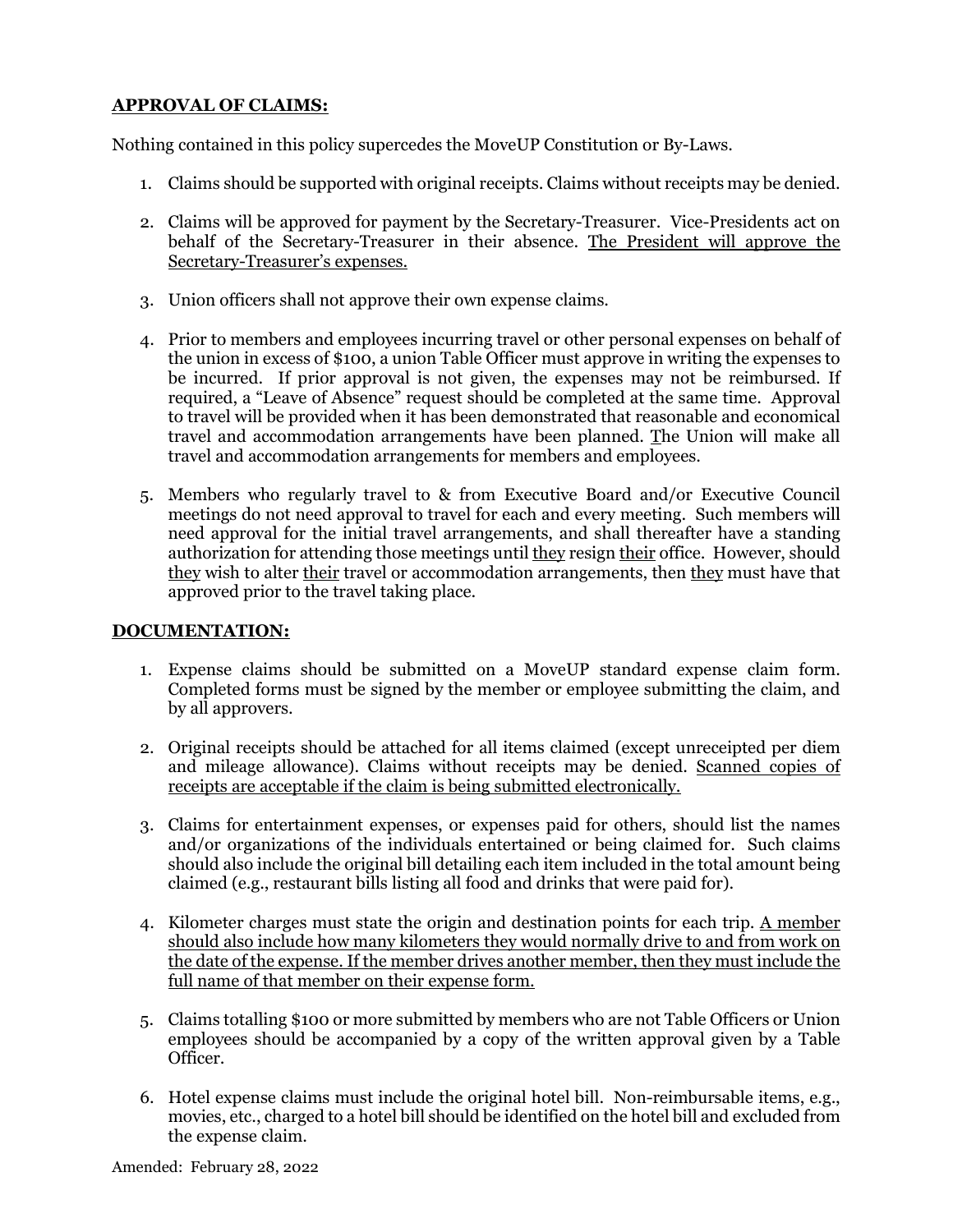### **UNION CREDIT CARDS:**

- 1. Expense claims should be submitted and approved for all items charged to a Union credit card. Each item charged should be listed on an expense claim form. Adequate documentation and the appropriate receipts must be attached.
- 2. Use of a Union credit card does not exempt the user from any of the documentation or approval requirements, or other responsibilities under this policy. Union credit cards are to be used only for union business.
- 3. Cash advances are not permitted on Union credit cards.

#### **MEALS WHILE ON UNION BUSINESS:**

- 1. Only the cost of meals purchased while traveling or working for the union will be reimbursed. For members who reside in the Metro Vancouver area and are booked off for more than one week and are headquartered at the Union office, meal costs will normally only be reimbursed if you are away from the office on union business during the regular mealtime.
- 2. Union members and employees to be reimbursed for the reasonable cost of meals have two options for reimbursement:
	- a. They may claim the appropriate Fixed Meal Allowance

| Breakfast: | \$15.00 |
|------------|---------|
| Lunch:     | 20.00   |
| Dinner:    | 30.00   |

OR

- b. They may claim a reasonable amount with receipts (including gratuities). Such receipts should include the detailed listing of food and drink ordered, or else they may not be reimbursed. If you paid for another member's meal, include the full name of that member on your expense claim.
- 3. For members and employees away from home, i.e., requiring accommodation, within Canada, a \$75 per diem will be allowed for meals and incidental expenses, which excludes accommodation and travel expenses. However, when a meal has been provided the "Fixed Meal Allowance" for that meal should be deducted from the total per diem claimed for that day.

For such travel within the United States of America, \$100 US per diem will be allowed for meals and incidental expenses, which excludes accommodation and travel expenses. The per diem will be paid at the prevailing exchange rate.

For international travel (ie, outside of either Canada or the United States of America), \$100 Cdn. per diem will be allowed for meals and incidental expenses, which excludes accommodation and travel expenses.

Receipts for meal costs greater than the per diem rates will be reimbursed at the discretion of the Secretary-Treasurer or designate.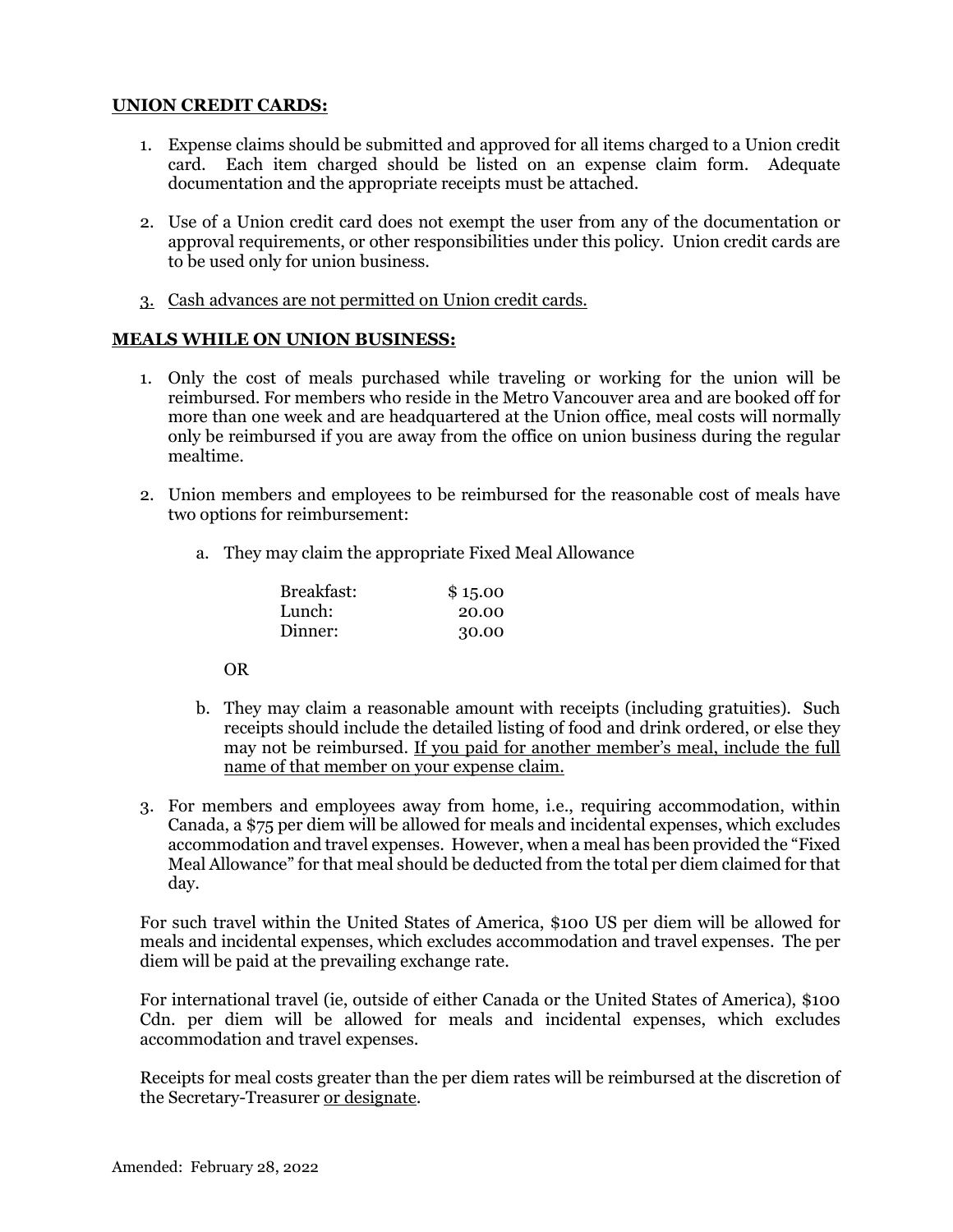Receipts for alcoholic beverages normally will not be reimbursed, except for Union hosted occasions, or when the Secretary-Treasurer deems it appropriate.

# **ACCOMMODATION:**

- 1. Subject to the Air Travel Policy and approval of a Table Officer, overnight accommodation may be made available prior to a union meeting when the following conditions are met:
	- (a) The Union meeting is scheduled for a full day with a start time of 9:30 am local time or earlier;
	- (b) The usual, regular and most appropriate method of travel requires that the attendee leave their primary residence at least three (3.0) hours prior to the start time of said meeting; and
	- (c) The attendee can provide evidence deemed acceptable by a Table Officer that the usual, regular and most appropriate method of travel requires that the attendee leave their primary residence at least three (3.0) hours prior to the start time of said meeting.
- 2. Subject to all of the above, a "Hosting Allowance" of \$50 per night will be allowed for members who stay with relatives or friends in lieu of hotel accommodation.

# **USE OF PERSONAL VEHICLES:**

- 1. When members use their personal vehicle for transportation to and from a union function or for union business, vehicle-operating costs ("mileage") will be reimbursed at the prevailing Canada Revenue Agency (CRA) approved rate in use at the time of the vehicle use. This operating cost will be reviewed annually in January by the Secretary-Treasurer, and any change will be incorporated into the policy and related documents.
- 2. Vehicle kilometer allowances will be provided for travel in personal vehicles when the kilometers claimed on any specific day are in excess of the kilometers traveled by the claimant that day in a personal vehicle to and from their normal place of work.
- 3. Members planning to use their vehicle to travel long distance, which would create mileage claim more than \$100.00, must have such travel expenses approved by a Table Officer before they commence their trip.
- 4. Travel violation tickets, such as speeding tickets, will not be reimbursed, nor will parking tickets.
- 5. The Union will reimburse the deductible portion of any insurance claim (collision or comprehensive) submitted to a union certified insurance company, arising while the member is using his/her personal vehicle for union business, providing such reimbursement is not available from any other source. Such reimbursement will be to a maximum of \$500, or the deductible amount, whichever is lower.

# **AIR TRAVEL:**

All air travel arrangements will be made and paid for by the union office. Members and employees are encouraged to book air travel as early as possible to take advantage of any discounted airfares.

Airfare from the Fraser Valley to the Lower Mainland will not be arranged.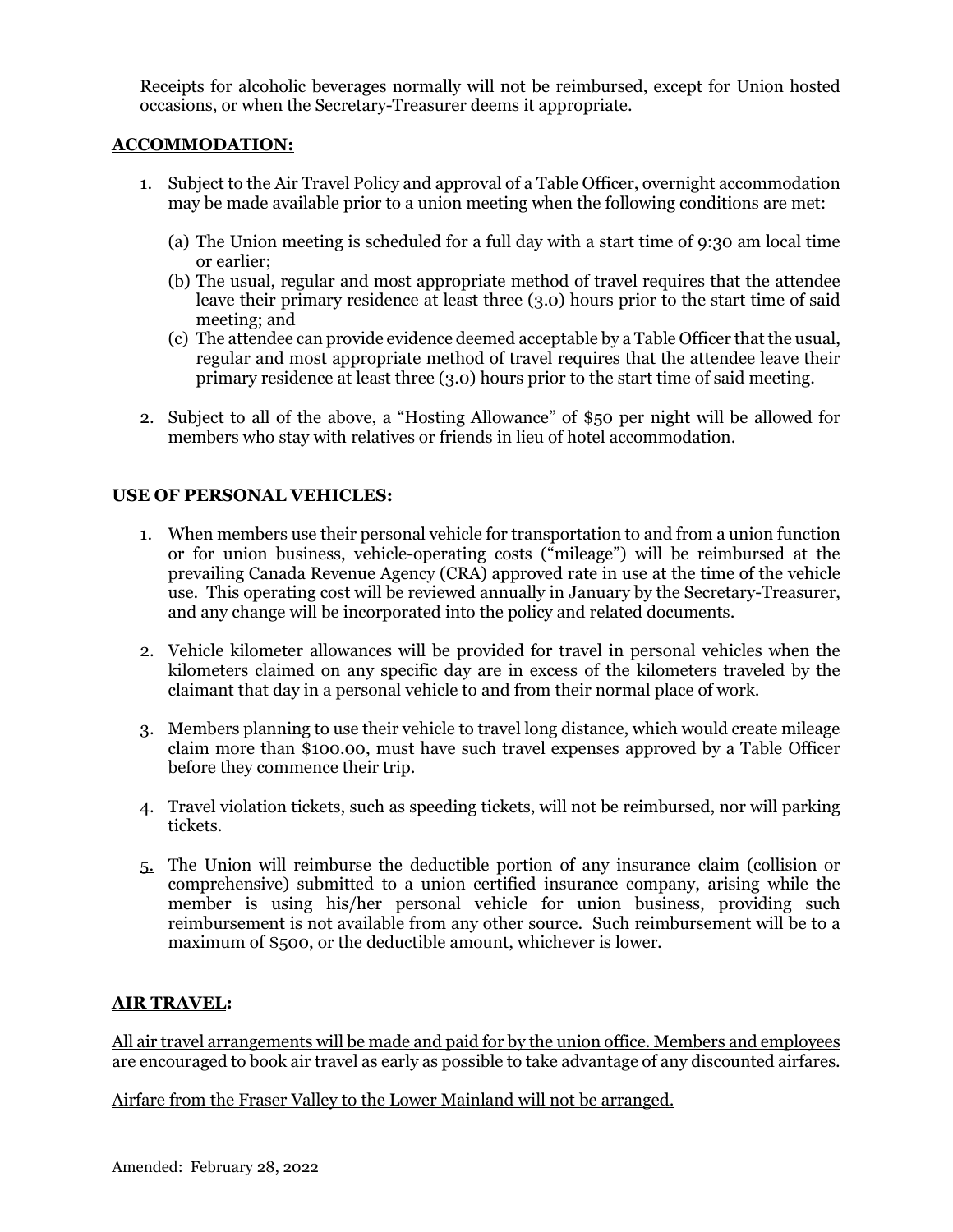Normal travel to and from Vancouver Island, any Gulf Island, or the Sunshine Coast will be by ferry. Any request for a flight instead must be approved by a Table Officer.

### **KILOMETER ALLOWANCE IN LIEU OF AIR FARE:**

1. When air travel is available and appropriate and the member chooses to travel by private vehicle, the member may claim a vehicle kilometer allowance. The total vehicle kilometer allowance claim must be limited to the lesser of (1) the actual mileage plus appropriate ancillary costs e.g. tolls, ferries, parking or (2) the lowest equivalent airfare available on the predominant carrier.

For this comparison, associated travel expenses, e.g. transportation costs to and from airports, parking fees, etc., should be incorporated into the "lowest equivalent available air fare" amount. The kilometer allowance should be calculated from the member's point of origin to the destination.

Approval by a Table Officer must be obtained before a kilometer allowance in lieu of airfare is claimed.

2. Should a member wish to drive instead of fly, the determination of "lowest equivalent available air fare" must be made by the Union when such approval is granted. The determination of lowest equivalent available air fare should consider any air fare discounts which could have been obtained by a unionized air carrier if the air travel arrangements were booked as early as possible.

When an "equivalent air fare" in lieu of kilometer allowance has been requested and approved, no additional time off work (to provide time for driving) will be paid for by the union, unless warranted by an individual's situation. Each request for time off to drive will be reviewed and decided by a Table Officer on its own merits.

### **OTHER MISCELLANEOUS EXPENSES, Excluding Dependent Care Expenses:**

Members and employees will be reimbursed for other miscellaneous expenses incurred while on union business or while attending an authorized activity or event provided:

- 1. All expenditures are supported with acceptable (formal) receipts.
- 2. The specific expenditures are approved by a Table Officer.

All miscellaneous expenditures in excess of \$30.00 should be pre-approved by a Table Officer before incurred.

#### **DEPENDENT CARE REIMBURSEMENT POLICY:**

MoveUP recognizes the need to provide reasonable reimbursement to members for dependent care expenses incurred by members while on MoveUP business.

For the purpose of this policy, the definition of dependent is a person who is dependent upon an individual member for their care and support, and who is:

- a) that individual's spouse; or
- b) the child or grandchild of that individual or of that individual's spouse up to and including age 15 unless that child or grandchild has special needs; or
- c) the parent, grandparent, brother or sister of that individual, or of that individual's spouse.